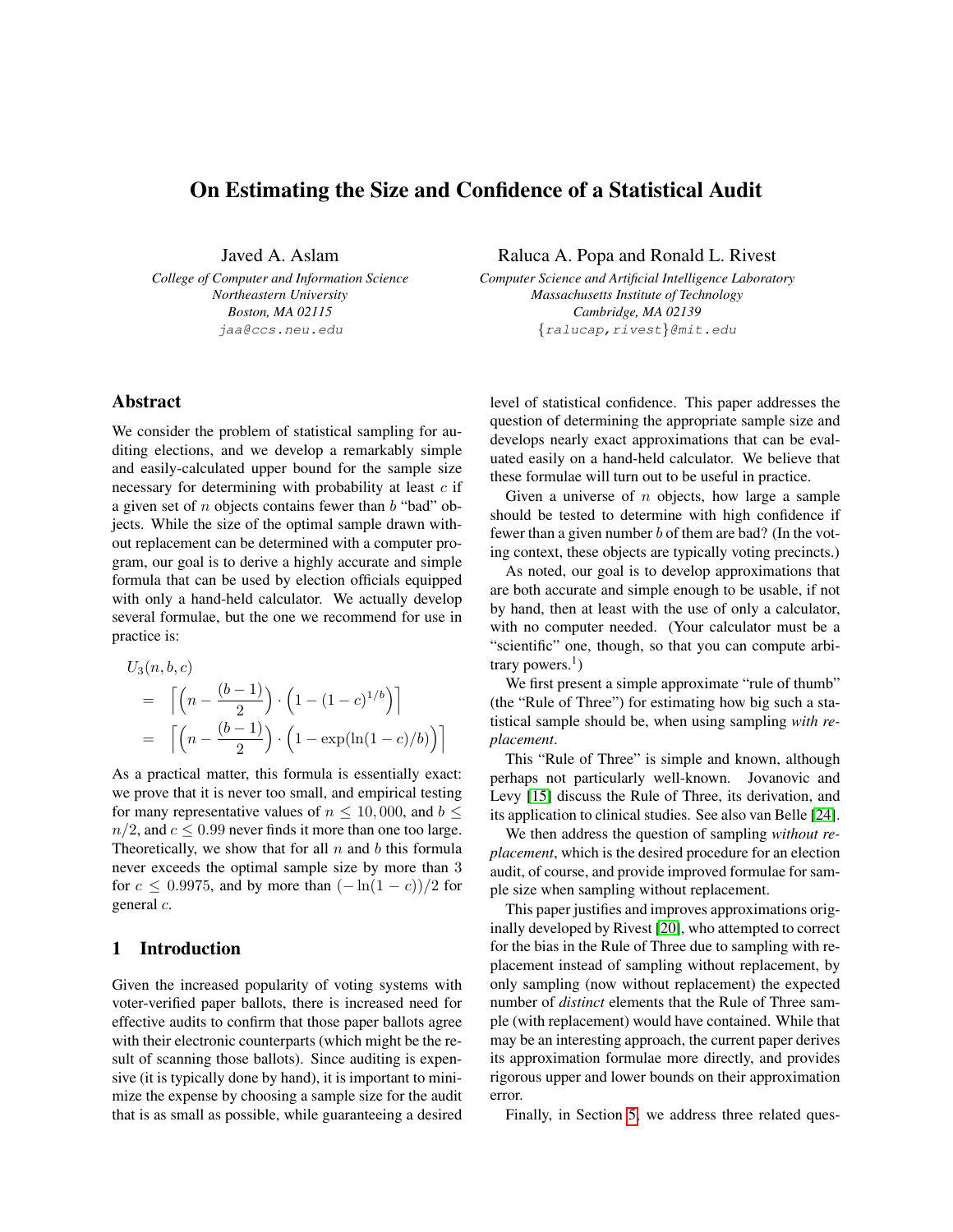tions: (1) determining the confidence level for a given audit size and level of fraud one wishes to detect, (2) determining the minimum amount of fraud one can detect for a given audit size with a given confidence level, and (3) auditing with constraints, such as the requirement that at least one precinct in each county be audited.

## 1.1 Related Work

Saltman [\[22,](#page-11-3) Appendix B] was the first to study sample size (for sampling without replacement) in the context of voting; the basic formulae he develops for the optimal sample size are the ones we are trying to approximate here.

(There is much earlier relevant work on sampling theory, particularly the notion of "lot acceptance sampling" in statistical quality control. For example, the Dodge-Romig Sampling Inspection Tables [\[6\]](#page-11-4), developed in the 1930's and first published in 1940, provide generalizations of the simple sampling methods used here.)

Previous work by Neff [\[17\]](#page-11-5) is noteworthy, particularly with regard to the economies resulting from having a larger universe of many smaller, easily-testable, objects. Brennan Center report [\[3,](#page-11-6) Appendix J] gives some simple estimation formula, based on sampling with replacement. An excellent report [\[8\]](#page-11-7) on choosing appropriate audit sizes by Dopp and Stenger from the National Election Data Archive Project is now also available; there is also a nice associated audit size calculation utility on a web site [\[16\]](#page-11-8). Stanislevic [\[23\]](#page-11-9) also examines the issue of choosing a sufficient audit size; he gives a particularly nice treatment of handling varying precinct sizes.

Some states, such as California, mandate a certain level (e.g.  $1\%$ ) of auditing [\[19\]](#page-11-10). As we shall see, using a fixed level of auditing is not a well justified approach; sometimes one may need more auditing, and sometimes less, to obtain a given level of confidence that no fraud has occurred.

## <span id="page-1-0"></span>2 Auditing Model

Suppose we have  $n$  "objects." In a voting context, such an "object" might typically correspond to a precinct; it could also correspond to a particular voting machine or even an individual ballot, depending on the situation; the math is the same.

In this paper, we assume an adversarial situation, where an adversary may have corrupted some of the objects. For example, the adversary might have tampered with the results of some precincts in a state.

Thus, after the adversary has acted, each object is either "good" (that is, clean, untampered with, uncorrupted), or "bad" (that is, tampered with, corrupted).

We now wish to test a sample of the objects to determine with high confidence that the adversary has not committed a "large" amount of fraud.

(As we shall see, this is related to the following standard combinatorial problem: We have an urn containing n balls, b of which are black and  $n - b$  of which are white; we wish to sample enough balls to have a sufficiently high probability of sampling at least one black ball.)

We assume that each object is independently auditable. That is, there is a test or audit procedure that can determine whether a given object is good or bad. We assume this procedure is always correct.

For example, testing the results in a precinct may involve comparing the electronic results from the precinct with a hand count of the corresponding voter-verified paper ballots. The precinct may be judged to be good if the results are equal (or perhaps if they are "sufficiently close").

Of course, there may easily be explanations for a discrepancy other than malicious behavior on the part of some "adversary." Indeed, one of the normal goals of such a post-election audit is to assess if there were systematic errors in the results due to undetected equipment or procedural problems, such a misprogramming ballot style or other configuration data, in addition to assessing if fraud was present. In general, electronic officials will try to determine the cause of any discrepancies found, whether it be due to malicious causes or not, and take appropriate corrective or remedial action as necessary (which might involve further auditing and investigations).

While discrepancies found are typically not due to adversarial behavior (fraud), in this paper we nonetheless focus on the problem of detecting fraud in election results through the use of appropriate post-election auditing. This is in part because this is the most difficult case; we feel that systematic problems not due to malicious behavior are likely to be uncovered pretty well anyway during an audit designed to detect fraud. (Although we do favor requirements such as ensuring that at least one precinct in each county participate in a post-election audit.)

To continue with our modeling: we'll now simply assume that each object tested is found to be "good" or "bad." In the voting scenario, we assume each precinct whose results have been in any way manipulated by an adversary will test as "bad," and each precinct which the adversary has not touched will test as "good."

This is of course a bit of a simplification, since an adversary may try to influence an election by making very small modifications to the results a large number of precincts, hoping that each such modification will be judged as too small to cause the precinct to be flagged as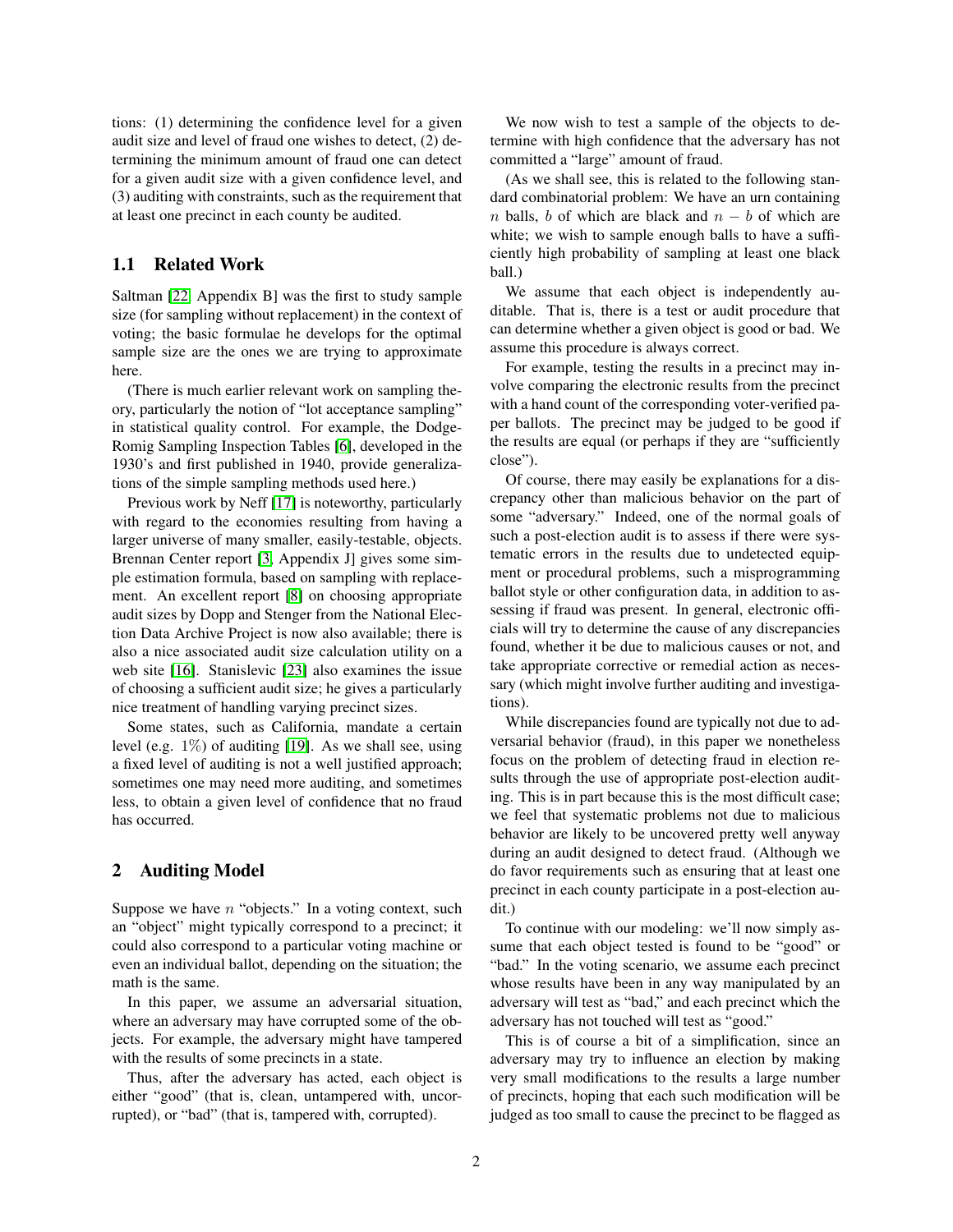"bad" during the audit.

We note in this context that Ansolabehere and Reeves [\[2\]](#page-11-11) determined from historical recount data in New Hampshire that there is typically a difference in range of 0.5%–1.0% between an initial machine count of a set of opscan ballots and a hand recount of those ballots; adversarial manipulation in a similar range might pass as non-anomalous. Similar results were found by Alvarez, Katz, and Hill [\[1\]](#page-11-12) in their study of the recounting of punch-card ballots in California. (Another interesting study of recounts in New Hampshire by Herron and Wand [\[12\]](#page-11-13) examines the question as to whether the choice of different voting technologies by different precincts was a source of partisan bias in the 2004 election results.)

Nonetheless, in spite of the clear existence of a small level of such "measurement noise," we'll continue to make the simplifying assumption for our purposes in this paper that each precinct measures cleanly as "good" or "bad."

For more general discussions of fraud in elections, see the references collected by Hill [\[13\]](#page-11-14), the report by the EAC [\[4\]](#page-11-15), and the report by the Brennan Center [\[3\]](#page-11-6). For more general discussions of auditing election results, see the case study by electionline.org [\[9\]](#page-11-16), and the Brennan Center web site [\[10\]](#page-11-17) (including the House testimony by Norden [\[18\]](#page-11-18)).

To determine whether *any* fraud at all occurred, we would need to test *all* objects. Here we give up the ability to detect *any* fraud, and test only a sample of the objects in order to determine, with high confidence, that a *large* amount of fraud has not occurred. We lose a bit of confidence in return for a large increase in efficiency, as is usually the case for a statistical test.

Let  $b$  denote the number of "bad" objects we wish to detect, where b is a given constant,  $1 \leq b \leq n$ . That is, we wish to determine, with high confidence, that the number of corrupted objects is not  $b$  or greater.

Since the adversary wishes to escape detection, he will corrupt as few objects as possible, consistent with achieving his evil goals. We assume that corrupting b objects suffices, and so the adversary corrupts exactly b objects. (For voting, this implies that all precincts are assumed to have roughly the same size; see Section [2.1.](#page-3-0))

We let  $c$  denote our desired "confidence level"—that is, we want the probability of detecting corruption of  $b$  or more objects to be at least  $c$ , where  $c$  is a given parameter,  $0 \leq c \leq 1$  (e.g.  $c = 0.95$ ).

We let

<span id="page-2-0"></span>
$$
f = b/n \tag{1}
$$

denote the fraction of bad objects we wish to detect; we call f the "fraud rate." Given one of b or f, the other is determined, via equation [\(1\)](#page-2-0).

We will be considering samples drawn both with replacement and without replacement. For mnemonic convenience, we use  $t$  to denote sample sizes when the sample is drawn with replacement, and  $u$  to denote sample sizes when the sample is drawn without replacement. (Think of "u" for "unique" or "distinct".)

The auditing process can be cast in the terminology of a conventional "hypothesis-testing" framework. We set the *null hypothesis* to be the hypothesis we wish to refute,

 $H_0 =$  the reported election outcome is incorrect

(i.e., there was fraud or other error in the electronic totals sufficient to change the election outcome), while the alternative hypothesis is its complement,

 $H_1$  = the reported election outcome is correct

(i.e., the electronic totals give the correct result).

We then randomly select a sample of precincts to audit and hand-count the corresponding paper ballots. If the hand-counts all match the electronic totals in those precincts, we have event:

 $D_0 =$  no sampled precincts were "bad"

(where "bad" means "showed evidence of possible fraud"); otherwise, we have event:

#### $D_1 =$  at least one sampled precinct was "bad".

Our statistical test is designed in such a way that if the null hypothesis were true (sufficient fraud to change the election outcome exists), then it is very unlikely (probability at most  $1 - c$ ) that no "bad" objects would be detected (event  $D_0$ ) due to the random nature of sampling. Thus, the absence of any "bad" objects in our sample permits us to reject the null hypothesis with high confidence, and in this case, we would typically declare the winner to be the winner as shown by the electronic totals.

However, if we do detect "bad" objects (event  $D_1$ ), we cannot reject the null hypothesis. This does not necessarily imply that the null hypothesis is true; rather, we simply do not have sufficient evidence to reject the null hypothesis and declare a winner. (Indeed, if  $b-1$  objects were corrupted, a quantity posited to be insufficient to alter the election outcome, then it is quite likely nonetheless that a "bad" object would be detected.) In the case where we have evidence that some fraud may have occurred, one would typically proceed with a wider investigation of the election. Thus, our statistical test is inherently one-sided: the absence of any "bad" objects in our sample allows us to reject the null hypothesis with high confidence and typically declare a winner, while the presence of any "bad" objects would typically trigger a wider investigation.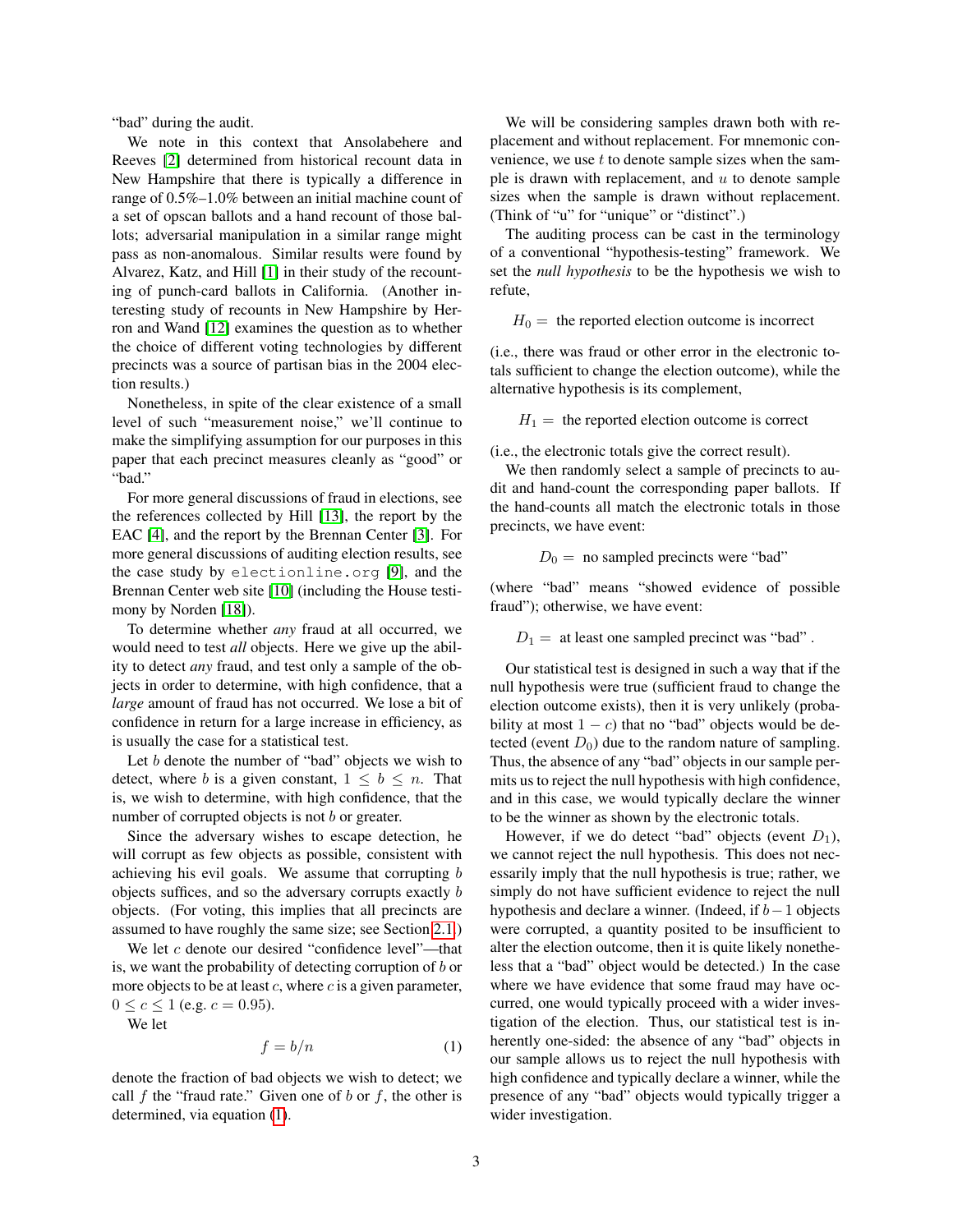In hypothesis testing terms, one considers two types of errors. A Type I error occurs when the null hypothesis is rejected incorrectly. For a given statistical test, the probability that a Type I error occurs is denoted by  $\alpha$ ; in our case, this type of error occurs with probability

$$
\alpha = \Pr[D_0 | H_0].
$$

Here we have failed to detect fraud (or other significant error) sufficient to change the outcome of the election.

Similarly, a Type II error occurs when the null hypothesis is accepted incorrectly. For a given statistical test, the probability that a Type II error occurs is denoted by  $\beta$ ; in our case, this type of error occurs with probability

$$
\beta = \Pr[D_1 | H_1].
$$

Here we have detected errors or fraud in some precincts even though the election outcome is correctly determined by the electronic totals.<sup>2</sup>

The quantity  $\alpha$  is the statistical *significance level* of the test, and the quantity  $1 - \beta$  is the statistical *power* of the test. We are primarily concerned with the significance level of our test, i.e, the probability that we fail to detect an incorrect election outcome due to the nature of random sampling, a Type I error that occurs with probability  $\alpha$ . In this paper, for historical reasons, we also refer to the *confidence level* c of our test, where  $c = 1 - \alpha$ . (In the final version of this paper we may stick with the more typical usage.)

If we choose  $b$  appropriately (as, for example, suggested in the next section), then we have that

$$
\alpha = \Pr[D_0 \mid H_0] \le \Pr[D_0 \mid H'_0]
$$

where

 $H_0' = b$  precincts are "bad".

By determining an appropriate value of  $b$ , and then choosing the appropriate sample size to make  $Pr[D_0 |$  $H'_0$ ] sufficiently small, we will make the probability of a Type I error at most  $\alpha = 1 - c$ . Thus, the probability of reporting an incorrect election outcome will be at most  $1 - c$ .

# <span id="page-3-0"></span>2.1 Deriving  $b$  from the margin of victory

We now explain how a suitable value for  $b$  might be determined for an election audit from the apparent margin of victory, using a method suggested by Dopp and Stenger [\[8\]](#page-11-7). Here, b is the number of precincts that an adversary would have had to corrupt to swing the election. If we assume (as is suggested by Dopp and Stenger to be reasonable) that the adversary wouldn't dare to change more than a fraction  $s = 0.20$  (i.e. 20%) of the votes in a precinct, and that the "winner" won by a margin of  $m$  of the votes (where  $0 \le m \le 1$ ), then the adversary would have had to have corrupted a fraction

$$
f = m/(2s) = 2.5m\tag{2}
$$

of the precincts—or, equivalently,

<span id="page-3-1"></span>
$$
b = mn/(2s) = 2.5mn \tag{3}
$$

precincts.

(We assume all precincts have the same size. If all of the votes changed had been moved from the actual winner to the alleged winner, then a margin of victory of a fraction  $m$  of the votes cast for the alleged winner must have involved at least a fraction  $m/(2 * 0.20) = 2.5m$  of the precincts, since each precinct corrupted changed the difference in vote count between the top two candidates by  $2s = 40\%$  of the vote count of that precinct.) If the apparent winner has won by  $m = 1\%$  in a county with 400 precincts, you would want to test for  $b = 2.5mn$ 10 or more bad precinct counts.

This approach can be modified in various ways (e.g. by adjusting s) to suit particular situations; in any case a value of  $b$  is determined that represents the minimum number of precincts that an adversary "must" corrupt in order to have changed the election outcome.

See Saltman [\[22\]](#page-11-3), Stanislevic [\[23\]](#page-11-9), or Dopp et al. [\[8\]](#page-11-7) for further examples and excellent treatment of the issue of computing appropriate target values  $b$  (or  $f$ ) given a set of election results and possibly varying precinct sizes. Rivest [\[21\]](#page-11-19) also treats the case of varying precinct sizes.

# 3 Sampling with replacement and the Rule of Three

We begin by examining sampling *with replacement* (where the sample may contain an element more than once). Although this wouldn't be used in practice for auditing an election, it is a useful starting point for our analyses, and provides some reasonably accurate estimation formulae that can be easily computed in one's head.

For sampling *with* replacement, we use t to denote the sample size, and  $t_*(n, b, c)$  to denote the optimal sample size (when sampling a set of size  $n$  with replacement, in order to find at least one bad element, with probability at least c, when b bad elements are present). We'll later use the analogous notation  $u_*(n, b, c)$  for the optimal sample size for sampling *without replacement*.

Here now is a simple "rule of thumb" for sampling with replacement.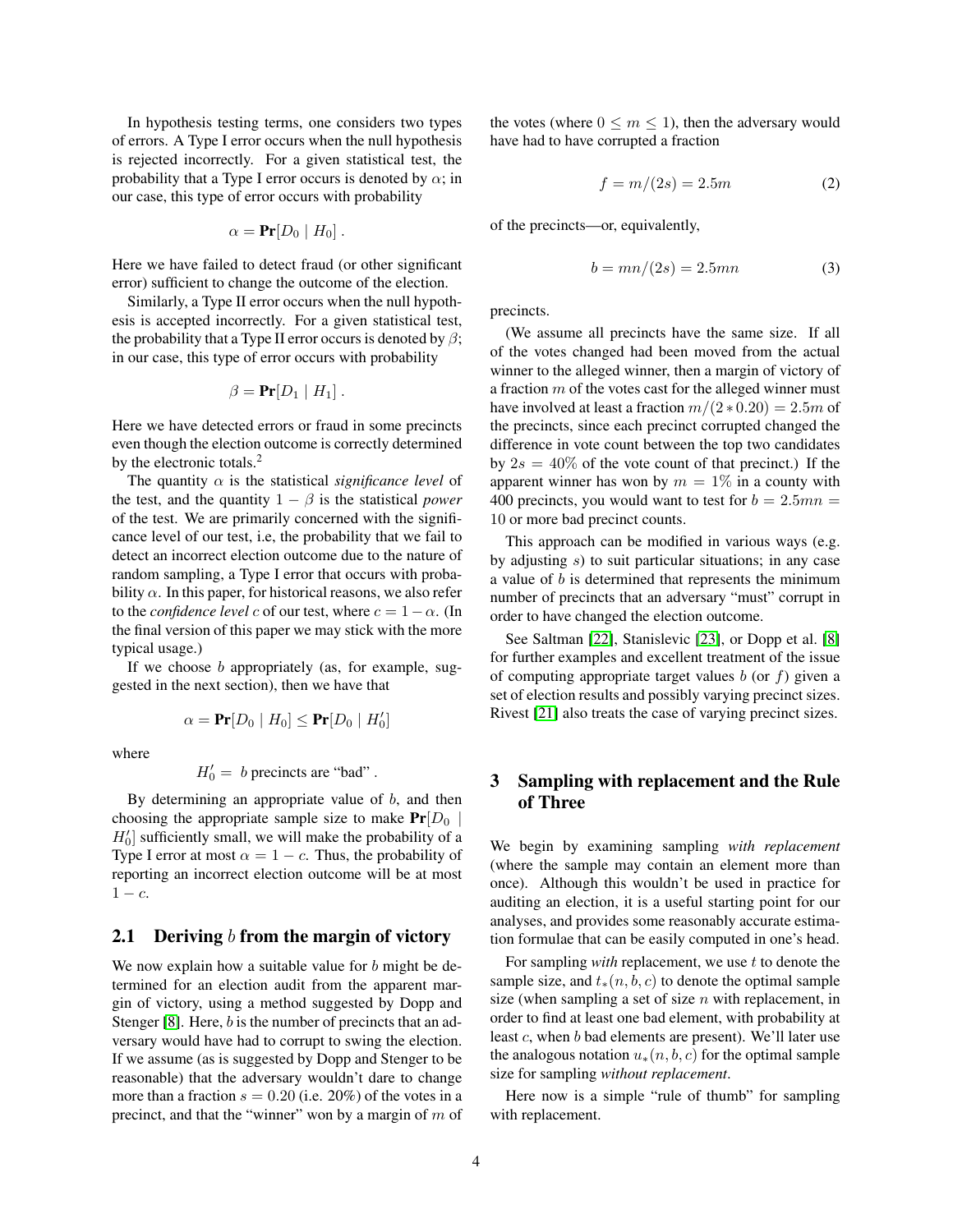# Rule of Three:

Test, using sampling with replacement, enough objects so that you expect to see *at least three* corrupted objects. That is, ensure that:

$$
ft = \frac{bt}{n} \ge 3.
$$
 (4)

or equivalently:

$$
t \ge 3n/b. \tag{5}
$$

(Where  $t$  is the number of objects to be tested,  $b$  is the number of bad objects one wishes to detect, and  $f = b/n$ , at a 95% confidence level.)

As a simple example: to detect a 1\% fraud rate ( $f =$ 0.01) (with 95% confidence), you then need to test  $t =$ 300 objects.

Note that for a given fraud rate  $f$ , the rule's sample size is *independent* of the universe size n. This may seem counter-intuitive, but is to be expected. If you have some well-mixed sand where most sand grains are white, but a fraction f are black, you need only sample a handful to be confident of obtaining a black grain, no matter whether the amount of sand to be examined is a cupful, a bucketfull, or a beach.

The sample size t may even be greater than  $n$  (if  $b <$ 3); this is OK since we are sampling with replacement, and it may take more than  $n$  samples (when sampling with replacement) to get adequate coverage when  $b$  is so small.

# 3.1 A Sampling with Replacement Bound

We now justify the Rule of Three, and then generalize it to handle an arbitrary confidence level (not just  $c =$ 0.95). Let  $f = b/n$  be the *fraud rate*, and let t be the sample size.

We first justify the Rule of Three for a confidence level of 95%; this analysis follows that given by Jovanovic and Levy [\[15\]](#page-11-0).

The probability that a fraud rate of  $f$  or greater goes *undetected* (when drawing a sample of size t with replacement) is:

$$
(1 - b/n)^t = (1 - f)^t.
$$
 (6)

so t must be large enough so that

$$
(1-f)^t \le 0.05
$$

or equivalently:

<span id="page-4-0"></span>
$$
t \ge \frac{\ln(0.05)}{\ln(1-f)}\tag{7}
$$

Since

$$
ln(0.05) = -ln(20) = -2.9957 \approx -3
$$

—isn't it so very nice that  $ln(20)$  is almost exactly 3? equation [\(7\)](#page-4-0) is implied by

<span id="page-4-1"></span>
$$
t \ge \frac{-3}{\ln(1-f)}\,. \tag{8}
$$

Using the well-known approximation

<span id="page-4-4"></span>
$$
\ln(1-f) \approx -f \,, \tag{9}
$$

which is quite accurate for small values of f (and  $-f$  is an lower bound on  $\ln(1-f)$ ), equation [\(8\)](#page-4-1) is implied by:

$$
t\geq \frac{3}{f}
$$

which can be rewritten as

$$
t \ge \frac{3n}{b} \tag{10}
$$

or equivalently as

<span id="page-4-2"></span>
$$
ft \ge 3. \tag{11}
$$

Equation [\(11\)](#page-4-2) has a very nice and intuitive interpretation. Since  $t$  is the number of objects tested, and  $f$  is the fraud rate, then ft is the number of objects among the *test objects that we would expect to find corrupted*.

The sample should be large enough so that you expect it to contain at least three corrupted objects. If you sample enough so that you expect to see at least three corrupted objects on the average, then you'll see at least one corrupted object almost always (i.e., at least 95% of the time).

(Similarly, a random variable  $X$  distributed according to the Poisson distribution with mean  $\lambda > 3$  satisfies  $Pr[X = 0] = e^{-\lambda} < e^{-3} = 0.04978...$ 

As a running example, suppose that  $n = 400$ ,  $b = 10$ , and  $f = b/n = 0.025$ ; the Rule of Three says to pick a sample of size  $3n/b = 3 * 400/10 = 120$ .

(We shall see that the optimal sample size for sampling *without replacement* for these parameters is a little smaller—103—, so considering sample size with replacement may be a good first-cut approximation to the sample size needed for sampling without replacement. This "Rule of Three" ( $t \geq 3n/b$ ) is simple enough for some practical guidance.)

The Rule of Three is also easily generalized to handle other confidence levels. For a general confidence level c,  $0 \leq c \leq 1$ , we need that

$$
(1 - f)^t \le (1 - c) \tag{12}
$$

so we obtain the following formulae for the optimal sample size  $t_*(n, b, c)$ , when sampling with replacement:

<span id="page-4-3"></span>
$$
t_*(n, b, c) = \frac{\ln(1 - c)}{\ln(1 - f)}
$$
(13)

$$
= \frac{\ln(1-c)}{\ln(1-b/n)}.
$$
 (14)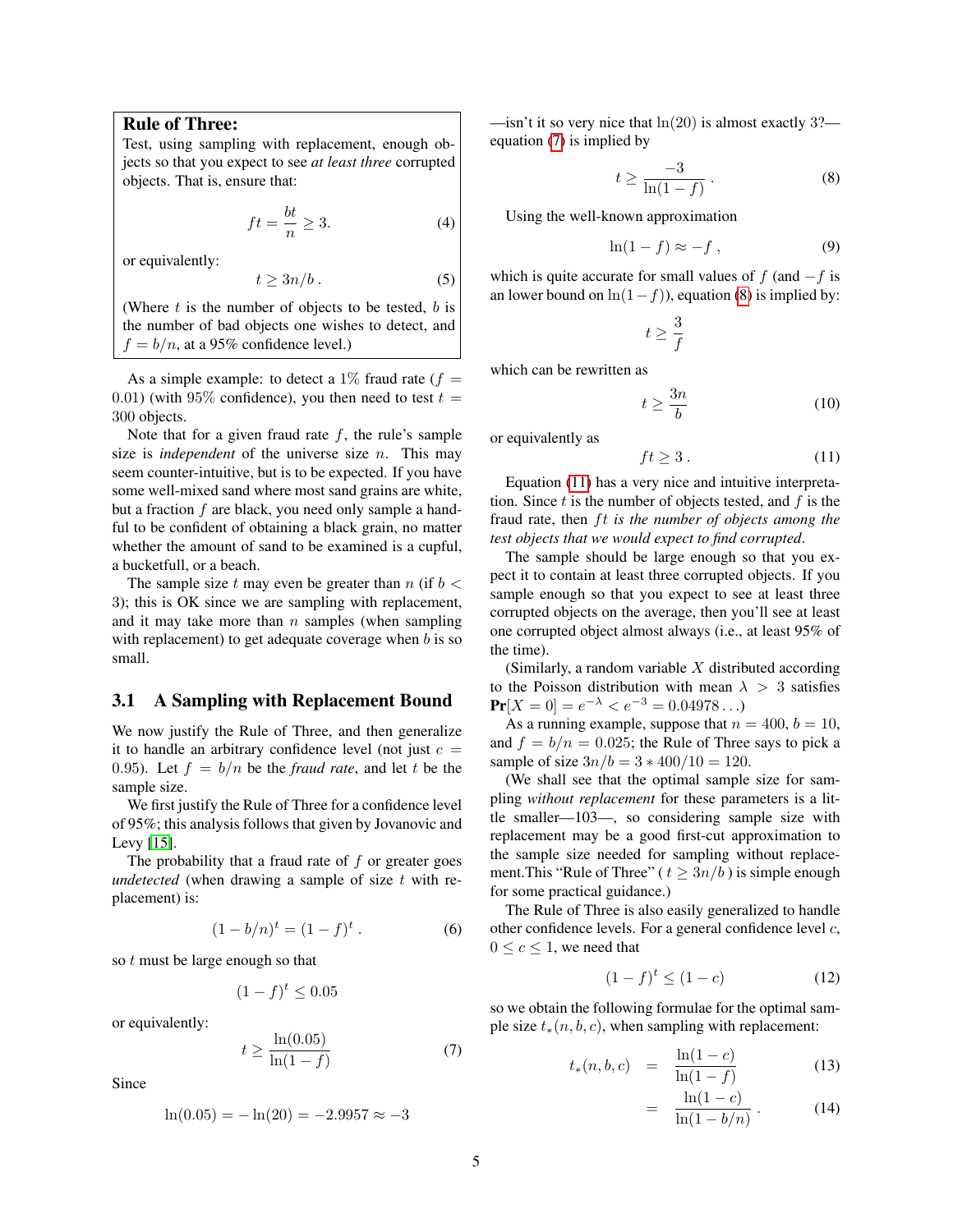We note that equation [\(14\)](#page-4-3) may give "optimal" values for  $t<sub>*</sub>$  that are non-integral, while in practice the sample size must be an integer. Of course, the optimal integral sample size is then just  $t_*$  rounded up to the next integer, yielding T∗:

$$
T_*(n, b, c) = [t_*(n, b, c)] .
$$

Using equation [\(9\)](#page-4-4), we obtain the generalized form of the Rule of Three as an approximation:

$$
t_1(n,b,c) = \frac{-n\ln(1-c)}{b} \,. \tag{15}
$$

This completes our discussion of sample sizes for sampling with replacement.

#### <span id="page-5-4"></span>4 Sampling without replacement

Suppose we pick u objects to test, where  $0 < u \leq n$ . These *u* objects are chosen independently at random, without replacement—the objects are distinct.<sup>3</sup>

In an election, if *any* of the u tested objects (e.g. precincts or voting machines) turns out to be "bad," then we may declare that "evidence of possible fraud is detected" (i.e., at least one bad object was discovered). Otherwise, we report that "no evidence of fraud was detected." When a bad object is detected, additional investigation and further testing may be required to determine the actual cause of the problem.

We wish it to be the case that if a large amount of fraud has occurred (i.e., if the number of corrupted objects is b or greater), then we have a high chance of detecting at least one bad object.<sup>4</sup>

Given that we are drawing, without replacement, a sample of size  $u$  from a universe of size  $n$  containing b bad objects, the chance that no bad objects are detected (i.e. all bad objects escape detection) is:

<span id="page-5-0"></span>
$$
e(n, b, u) = {n-b \choose u} / {n \choose u} \qquad (16)
$$

$$
= \frac{(n-b)!}{(n-b-u)!} \cdot \frac{(n-u)!}{n!} \qquad (17)
$$

$$
= \prod_{k=0}^{u-1} \frac{n-b-k}{n-k} ; \qquad (18)
$$

the chance that at least one bad object is detected is:

<span id="page-5-2"></span>
$$
d(n, b, u) = 1 - e(n, b, u)
$$
 (19)

$$
= 1 - \prod_{k=0}^{u-1} \frac{n-b-k}{n-k} \,. \tag{20}
$$

We note here the convenient duality between  $b$  and  $u$ , which we shall use later:

$$
e(n, b, u) = \frac{(n - b)!}{(n - b - u)!} \cdot \frac{(n - u)!}{n!} \qquad (21)
$$

$$
= \frac{(n-u)!}{(n-u-b)!} \cdot \frac{(n-b)!}{n!} \qquad (22)
$$

$$
= e(n, u, b). \tag{23}
$$

(If we think of the b bad objects as the "sample" and the  $u$  audit objects as the targets to be detected, then we are just switching the role of the bad objects and the audited objects.) This duality gives us another expression for  $e(n, b, u)$ , dual to equation [\(18\)](#page-5-0):

=

<span id="page-5-1"></span>
$$
e(n, b, u) = \prod_{k=0}^{b-1} \frac{n-u-k}{n-k} .
$$
 (24)

For a given confidence level c (e.g.  $c = 0.95$ ), the optimal sample size  $u_* = u_*(n, b, c)$  is the least value of u making  $d(n, b, u)$  at least c:

<span id="page-5-3"></span>
$$
u_*(n, b, c) = \min\{u \mid d(n, b, u) \ge c\}
$$
 (25)

$$
= \min\{u \mid e(n, b, u) \le 1 - c\} \tag{26}
$$

We now address again the issue of non-integral sample sizes. Although of course sample sizes are integral in practice, our formulae work perfectly well for nonintegral sample sizes, and it is convenient for us to work with them: note that  $e(n, b, u)$  equation [\(24\)](#page-5-1) is well defined when u is any real number, and so  $d(n, b, u) = 1$  $e(n, b, u)$  is also well defined when u is any real number. In practice, a non-integral optimal sample size  $u_*(n, b, c)$ would be rounded up to the next integer  $[u_*(n, b, c)]$ , which we denote as  $U_*(n, b, c)$ .

Equations  $(16)$ – $(20)$  and  $(25)$ – $(26)$  are not new here; they have been given and studied by others (e.g. [\[22,](#page-11-3) [17,](#page-11-5) [8\]](#page-11-7)).

In our running example, we have  $n = 400$  and  $b =$ 10; we wish to determine if a set of 400 objects contains 10 or more bad ones. Using a computer program to try successive values of  $u$  yields the result:

$$
U_*(400, 10, 0.95) = 103 ; \t(27)
$$

we need to test a sample (drawn without replacement) of size at least 103 in order to determine if our set of 400 objects contains 10 or more bad objects, with probability at least 95%.

In some sense, this completes the analysis of the problem; it is easy for a computer program to determine the optimal sample size  $U_*(n, b, c)$ , given n, b, and c. (See <http://uscountvotes.org> where such a program may be posted.)

However, it is useful to find simple but accurate approximations for this optimal value  $U_*(n, b, c)$  of u, that can be easily calculated without the use of a computer. That is the main purpose of this paper—to derive accurate and rigorously justified approximations for  $U_*$  that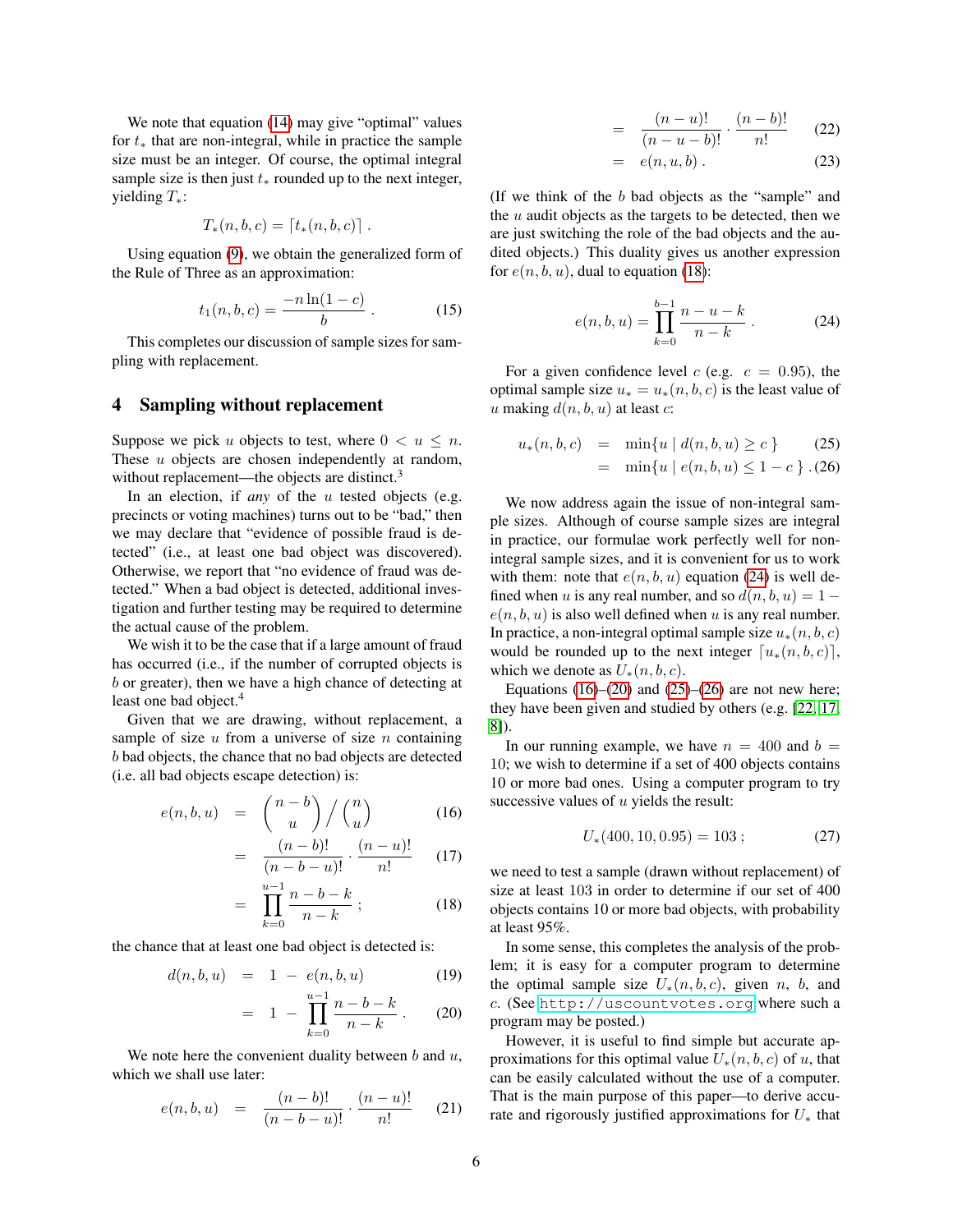can be evaluated by election officials using only a pocket calculator.

The formulae of the previous section for  $T_*$  (for sampling with replacement) are of course crude estimates for  $U_*$  (sampling without replacement); they are overestimates.

To see this, note that equation [\(18\)](#page-5-0) implies that

<span id="page-6-0"></span>
$$
e(n, b, u) \le \left(1 - \frac{b}{n}\right)^u \tag{28}
$$

Now  $(1 - b/n)^u$  is the probability of drawing a multiset of size u *with replacement* having no bad objects. Thus, for a fixed sample size, the probability of failure when drawing samples without replacement is, as one would expect, upper bounded by the probability of failure when drawing samples with replacement. The quality of this upper bound is a function of the difference between the right-hand sides of equation [\(18\)](#page-5-0) and inequality  $(28)$ . Note that this difference grows as u increases, and for high probability results with large  $n$  and small b, u can be quite large. (Indeed, when  $b = 1$  and c very large,  $t_*(n, b, c)$  is approximately  $n \ln(n)$  — this is the "coupon collector's problem" — while  $u_*(n, b, c)$  is clearly no larger than  $n$ .)

Thus, we can in fact use the Rule of Three or other formulae from the preceding section to get an upper bound on the sample size needed for sampling without replacement; in many cases this may give a satisfactory first-cut answer. But we can do better, as the next section shows.

# 4.1 Upper Bounds on Optimal Sample Size for Sampling without Replacement

We now develop an upper bound on the optimal sample size when sampling without replacement to detect at least one of  $b$  bad objects in a universe of size  $n$  with probability at least c.

From equation [\(24\)](#page-5-1), one can derive (analogous to the derivation of equation [\(28\)](#page-6-0) from equation [\(18\)](#page-5-0)), the following bound:

<span id="page-6-1"></span>
$$
e(n, b, u) \le \left(1 - \frac{u}{n}\right)^b \tag{29}
$$

Our goal is to determine a value  $u$  is sufficiently large to guarantee that  $e(n, b, u)$  is at most  $1 - c$ ; from the bound [\(29\)](#page-6-1) we can obtain such a sufficiently large  $u$ :

$$
\left(1 - \frac{u}{n}\right)^b \leq 1 - c
$$
\n
$$
\Leftrightarrow \quad 1 - u/n \leq (1 - c)^{1/b}
$$
\n
$$
\Leftrightarrow \quad u/n \geq 1 - (1 - c)^{1/b}
$$
\n
$$
\Leftrightarrow \quad u \geq n(1 - (1 - c)^{1/b}) \qquad (30)
$$

Since [\(29\)](#page-6-1) holds for any u satisfying [\(30\)](#page-6-1),  $u_*(n, b, c)$ is no larger than the right hand side of [\(30\)](#page-6-1). This upper bound on  $u_*(n, b, c)$  is our first major result for sampling without replacement; it is a formula that is easy to calculate, yet remarkably accurate.

We designate this bound as  $u_1$ :

First Upper Bound on 
$$
u_*(n, b, c)
$$
:  

$$
u_*(n, b, c) \le u_1(n, b, c)
$$
(31)

where

<span id="page-6-4"></span>
$$
u_1(n, b, c) = n(1 - (1 - c)^{1/b}) \qquad (32)
$$
  
= n(1 - \exp(\ln(1 - c)/b))

The formula for  $u_1(n, b, c)$  is the same as the that pro-posed by Rivest [\[20\]](#page-11-2) as an approximation for  $u_*(n, b, c)$ ; however, that paper only justified  $u_1$  as an approximation heuristically and empirically; here we have shown that it is a firm upper bound for  $u_*(n, b, c)$ .

Of course, if we round up  $u_1(n, b, c)$  to obtain  $U_1(n, b, c)$ , we obtain an integer upper bound on the optimal integral sample size:

$$
U_1(n, b, c) = [u_1(n, b, c)]
$$
  
\n
$$
\geq [u_*(n, b, c)] = U_*(n, b, c).
$$

A Tighter Upper Bound: We can obtain a tighter upper bound by analyzing the product in equation [\(24\)](#page-5-1) directly. Using the following well-known inequalities relating the harmonic, geometric, and arithmetic means for non-negative values  $x_i$  [\[11\]](#page-11-20)

<span id="page-6-3"></span>
$$
\frac{k}{\sum_{i=1}^{k} 1/x_i} \le \sqrt[k]{\prod_{i=1}^{k} x_i} \le \frac{\sum_{i=1}^{k} x_i}{k} \tag{33}
$$

we proceed as follows, where  $H_k$  is the k-th harmonic number, i.e.,  $H_k = 1 + 1/2 + \cdots + 1/k$ .

<span id="page-6-2"></span>
$$
e(n, b, u) = \prod_{k=0}^{b-1} \left(1 - \frac{u}{n-k}\right)
$$
  

$$
= \left(\sqrt[b]{\prod_{k=0}^{b-1} \left(1 - \frac{u}{n-k}\right)}\right)^b
$$
  

$$
\leq \left(\frac{1}{b} \sum_{k=0}^{b-1} \left(1 - \frac{u}{n-k}\right)\right)^b
$$
  

$$
= \left(1 - \frac{u}{b} \cdot \sum_{k=0}^{b-1} \frac{1}{n-k}\right)^b
$$
  

$$
= \left(1 - u \cdot \frac{H_n - H_{n-b}}{b}\right)^b
$$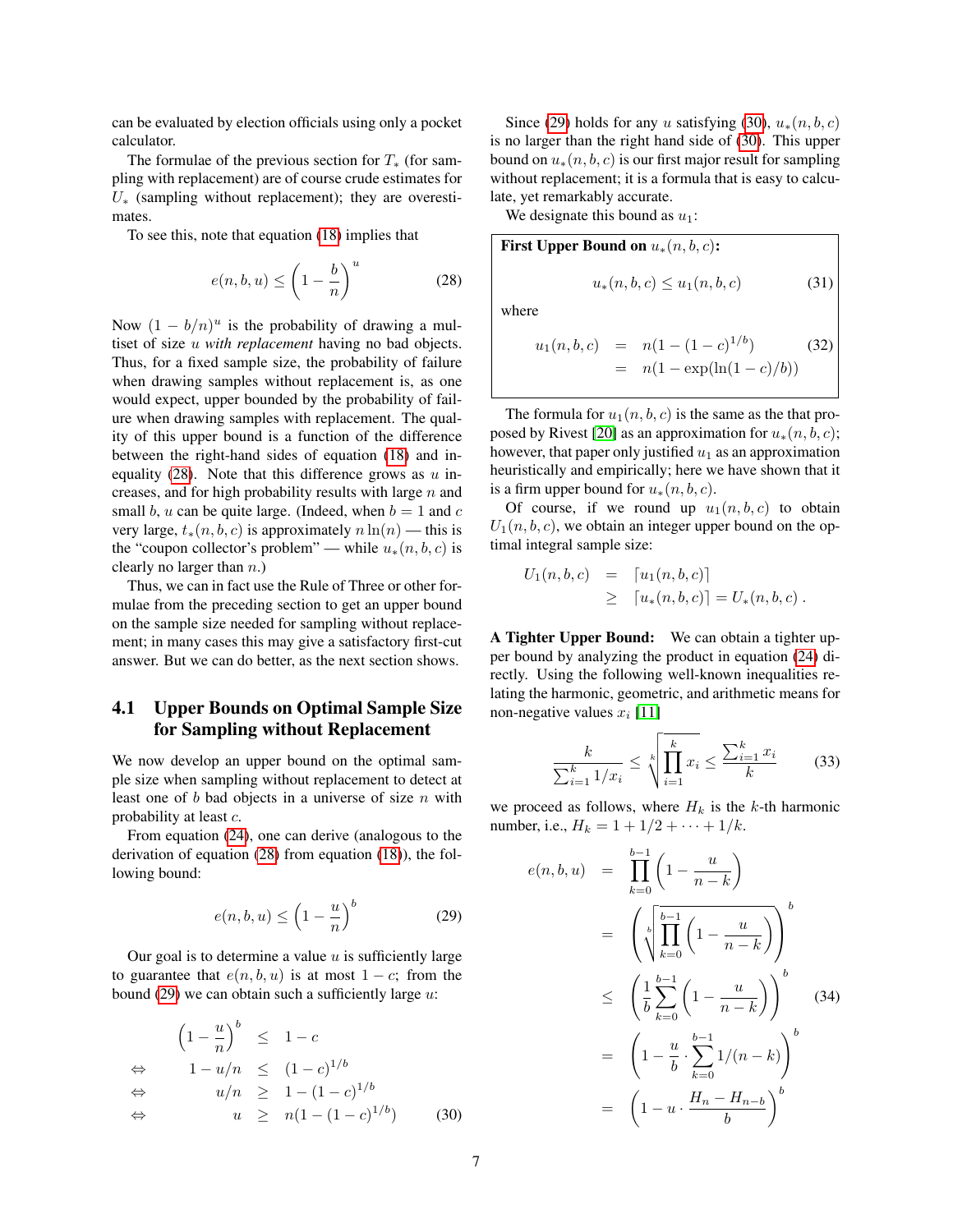As before, our goal is to determine a  $u$  sufficient to guarantee that the above quantity is at most  $1-c$ . Solving the inequality

$$
\left(1 - u \cdot \frac{H_n - H_{n-b}}{b}\right)^b \le 1 - c
$$

in much the same manner as the derivation of inequality [\(30\)](#page-6-1), we obtain

<span id="page-7-0"></span>
$$
u \geq \frac{b}{H_n - H_{n-b}} \cdot (1 - (1 - c)^{1/b}) \tag{35}
$$

Note that the bound obtained in inequality [\(35\)](#page-7-0) was derived using only one approximation, inequality [\(34\)](#page-6-2) above. The right-hand side of inequality [\(35\)](#page-7-0) is our second upper bound on the optimal sample size required for sampling without replacement. We call this upper bound  $u_2(n, b, c)$ ; we also let  $U_2(n, b, c) = [u_2(n, b, c)]$ ; this is of course an upper bound on  $U_*(n, b, c)$ .

Second Upper Bound on  $u_*$  $u_*(n, b, c) \le u_2(n, b, c)$  (36)

where

$$
u_2(n, b, c)
$$
  
= 
$$
\frac{b}{H_n - H_{n-b}} \cdot (1 - (1 - c)^{1/b})
$$
(37)  
= 
$$
\frac{b}{H_n - H_{n-b}} \cdot (1 - \exp(\ln(1 - c)/b))
$$

Unfortunately, most calculators don't have a "har-monic number" button, so inequality [\(35\)](#page-7-0) isn't so useful in practice!

To fix this situation, without weakening our bound too much, we note that

$$
\frac{b}{H_n - H_{n-b}} = \frac{b}{\sum_{k=0}^{b-1} \frac{1}{n-k}}
$$

is the harmonic mean of the set of values  $\{n, \ldots, n - \}$  $b + 1$ ; thus, we can obtain a simpler though slightly weaker bound by employing inequality [\(33\)](#page-6-3) and replacing this harmonic mean by the corresponding (and somewhat larger) arithmetic mean  $(n - \frac{(b-1)}{2})$  $\frac{(-1)}{2}$ ), which yields

<span id="page-7-1"></span>
$$
u \ge \left(n - \frac{(b-1)}{2}\right) \cdot \left(1 - (1-c)^{1/b}\right) \tag{38}
$$

This gives our third and final upper bound:

Third Upper Bound on  $u_*$ 

$$
u_*(n, b, c) \le u_3(n, b, c) \tag{39}
$$

where

$$
u_3(n, b, c)
$$
  
=  $\left(n - \frac{(b - 1)}{2}\right) \cdot \left(1 - (1 - c)^{1/b}\right)$  (40)  
=  $\left(n - \frac{(b - 1)}{2}\right) \cdot \left(1 - \exp(\ln(1 - c)/b)\right)$ 

Note the similarity of inequalities [\(30\)](#page-6-1) and [\(38\)](#page-7-1): the factor *n* has been replaced with  $\left(n - \frac{(b-1)}{2}\right)$  $\frac{-1}{2}$ ). Thus, the new inequality [\(38\)](#page-7-1) (and inequality [\(35\)](#page-7-0) which precedes it) is a strict improvement over inequality [\(30\)](#page-6-1) for all  $b >$ 1 (and the same for  $b = 1$ ).

We let  $U_3(n, b, c) = [u_3(n, b, c)]$ ; this is of course also an upper bound on  $U_*(n, b, c)$ .

Inequality [\(38\)](#page-7-1) is our third (and final) upper bound on the optimal sample size required for sampling without replacement; it is the inequality that we recommend for actual use in practice.<sup>5</sup> As we see in the next section, it should never give a sample size that is more than 3 too large, assuming that  $c \leq 0.9975$ .

# 4.2 Lower Bounds on Optimal Sample Size for Sampling without Replacement

Here is a simple proof that our bound [\(38\)](#page-7-1) does not exceed  $u_*(n, b, c)$  by too much. Interestingly, the amount that it exceeds  $u_*(n, b, c)$  is largely independent of both  $n$  and  $b$ .

We now give a lower bound on our probability of failure, derived from equation [\(24\)](#page-5-1), complementary to our previous upper bound [\(29\)](#page-6-1):

$$
e(n, b, u) = \prod_{k=0}^{b-1} \frac{n - u - k}{n - k}
$$
  
= 
$$
\prod_{k=0}^{b-1} \left(1 - \frac{u}{n - k}\right)
$$
  

$$
\geq \left(1 - \frac{u}{n - b + 1}\right)^b
$$

.

Thus, our probability of failure is at least  $1 - c$  if

$$
\left(1 - \frac{u}{n - b + 1}\right)^b \ge 1 - c.
$$

Solving for  $u$ , this is equivalent to

$$
u \le (n - (b - 1)) \cdot (1 - (1 - c)^{1/b}).
$$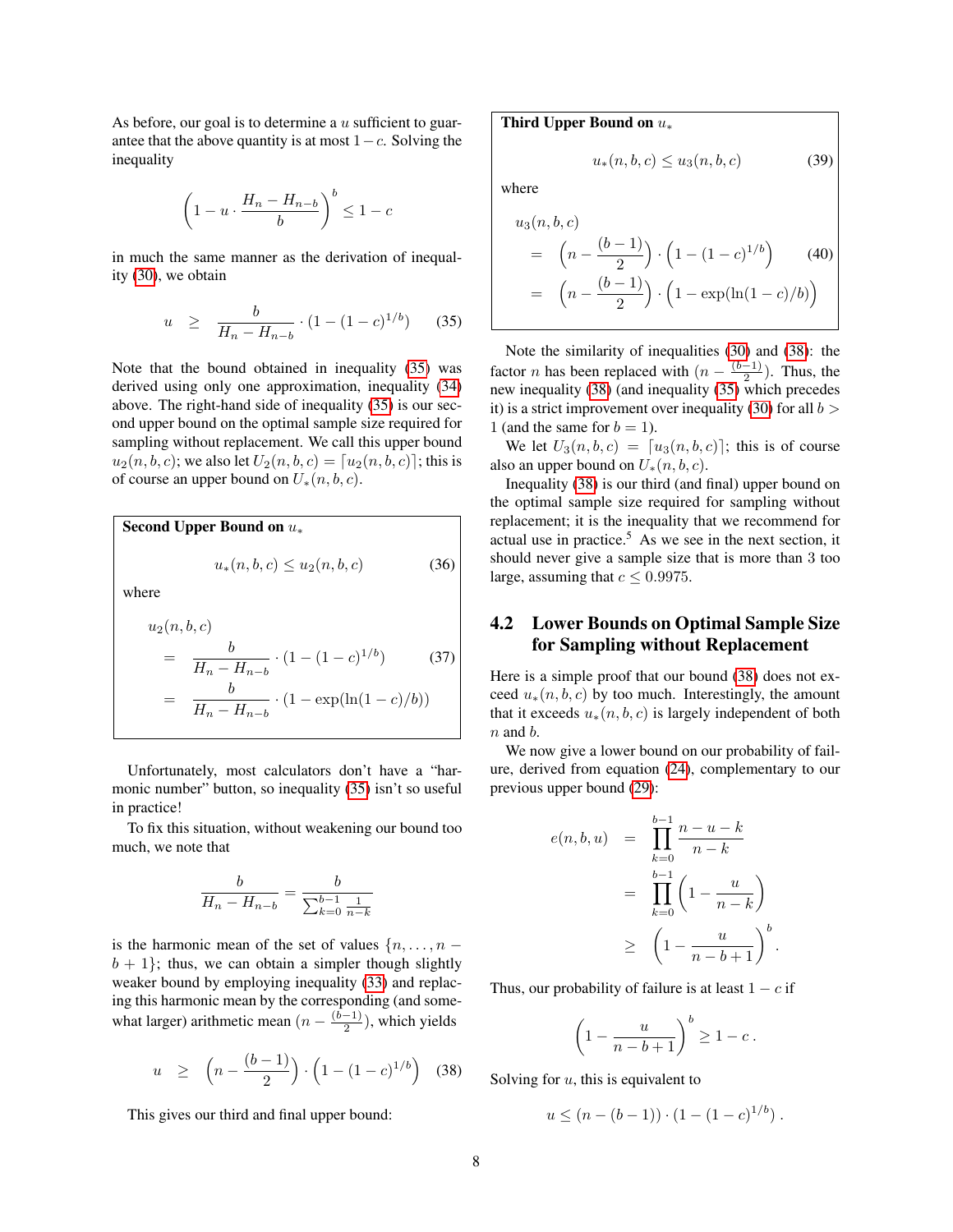Thus,

<span id="page-8-2"></span>
$$
u_*(n, b, c) \ge (n - (b - 1)) \cdot (1 - (1 - c)^{1/b}) \tag{41}
$$

Note the resemblance of this lower bound on  $u_*$  to the upper bound of inequality [\(38\)](#page-7-1):

$$
u_*(n,b,c) \le (n - (b-1)/2) \cdot (1 - (1 - c)^{1/b}).
$$

Now we can show that the bound [\(38\)](#page-7-1) does not exceed  $u_*(n, b, c)$  by much; the difference is at most

<span id="page-8-1"></span>
$$
\frac{(b-1)}{2} \cdot (1 - (1 - c)^{1/b}). \tag{42}
$$

Note that this is independent of  $n$ . It is also effectively independent of b: Using elementary calculus, one can show that the difference [\(42\)](#page-8-1) above is monotonically increasing in b and that

$$
\lim_{b \to \infty} \left[ \frac{b-1}{2} \cdot (1 - (1-c)^{1/b}) \right] = \frac{-\ln(1-c)}{2}
$$

Thus, our bound  $u_3(n, b, c)$  never exceeds  $u_*(n, b, c)$  by more than  $(-\ln(1-c))/2$ , independent of n and b, and this quantity is less than 3 for all  $c \leq 0.9975$ . (It follows that  $U_3(n, b, c) - U_*(n, b, c)$  is at most 3.)

Similar reasoning shows that our bound  $u_1(n, b, c)$ never exceeds  $u_*(n, b, c)$  by more than twice as much as  $u_3(n, b, c)$  does: it is off by no more than  $(-\ln(1-c))$ , independent of  $n$  and  $b$ , and this quantity is less than  $6$ for all  $c \leq 0.9975$ .

In conclusion, we have a sample size

$$
u_3(n, b, c) = \left(n - \frac{(b - 1)}{2}\right) \cdot \left(1 - (1 - c)^{1/b}\right)
$$

that is

- simple,
- provably "conservative" (an upper bound on  $u_*(n, b, c)$ ,
- provably accurate (exceeding  $u_*$  by no more than  $(-\ln(1-c))/2$  for all n, b, c), and
- empirically very accurate (see next table).

The following table demonstrates the accuracy of our formula for  $n = 500$  (slightly larger than the number of precincts in a typical U.S. Congressional district), for  $c = 0.95$  and  $c = 0.99$ , and various values of b. The "low" column gives the lower bound of equation [\(41\)](#page-8-2), the "opt" column gives the optimal sample size  $U_*(n, b, c)$ , and the "up" column gives our upper bound  $u_3(n, b, c)$ .

|                  |     | $c = 0.95$ |     |     | $c = 0.99$ |     |     |
|------------------|-----|------------|-----|-----|------------|-----|-----|
| $\boldsymbol{n}$ | b   | low        | opt | up  | low        | opt | up  |
| 500              | 1   | 475        | 475 | 475 | 495        | 495 | 495 |
| 500              | 2   | 388        | 388 | 388 | 450        | 450 | 450 |
| 500              | 5   | 224        | 225 | 225 | 299        | 300 | 300 |
| 500              | 10  | 128        | 129 | 129 | 182        | 183 | 183 |
| 500              | 20  | 67         | 69  | 69  | 99         | 101 | 101 |
| 500              | 50  | 27         | 28  | 28  | 40         | 42  | 42  |
| 500              | 100 | 12         | 14  | 14  | 19         | 21  | 21  |
| 500              | 200 | 5          | 6   | 6   | 7          | 9   | 10  |

## <span id="page-8-0"></span>5 Related Questions

This paper has largely been concerned with determining the size of a statistical audit  $u$  for a given universe of size  $n$ , desired fraud detectability level  $b$ , and desired confidence c. However, there are related "inverse" questions which are frequently asked that our bounds and techniques can usefully address.

For example, the size  $u$  of a statistical audit may be mandated by law (e.g.,  $u = 0.02n$  for 2% audit), and one may wish to know for this  $u$  and a given  $b$  what confidence level  $c$  one has in detecting corruption of  $b$  (or more) objects. This is the "confidence level" question.

Or, one may wish to know for this  $u$  and a given  $c$  the smallest number *b* of corrupted objects one can detect with confidence at least c. This is the "level of fraud detectability" question.

These two questions can be effectively answered using the bounds or techniques developed above. Essentially, the four variables  $n, u, b$ , and  $c$  are related by the equation

$$
\binom{n-b}{u} / \binom{n}{u} = \binom{n-u}{b} / \binom{n}{b} = 1 - c
$$

and fixing any three of these variables, one can approximate the fourth.

Besides the "inverse" questions, our techniques can be adapted to handle various restrictions imposed on the auditing process. The proposed Holt bill [\[14\]](#page-11-21), for instance, specifies that at least one precinct from each county needs to be audited.

We show how to answer the "inverse" as well as the restriction questions above using our bounds and techniques.

### 5.1 Estimating Confidence Levels

Given a universe of size  $n$  and a given audit size  $u$ , what confidence can one have in being able to detect one (or more) of *b* "bad" objects?

This confidence is given exactly by

<span id="page-8-3"></span>
$$
c = d(n, b, u) = 1 - e(n, b, u). \tag{43}
$$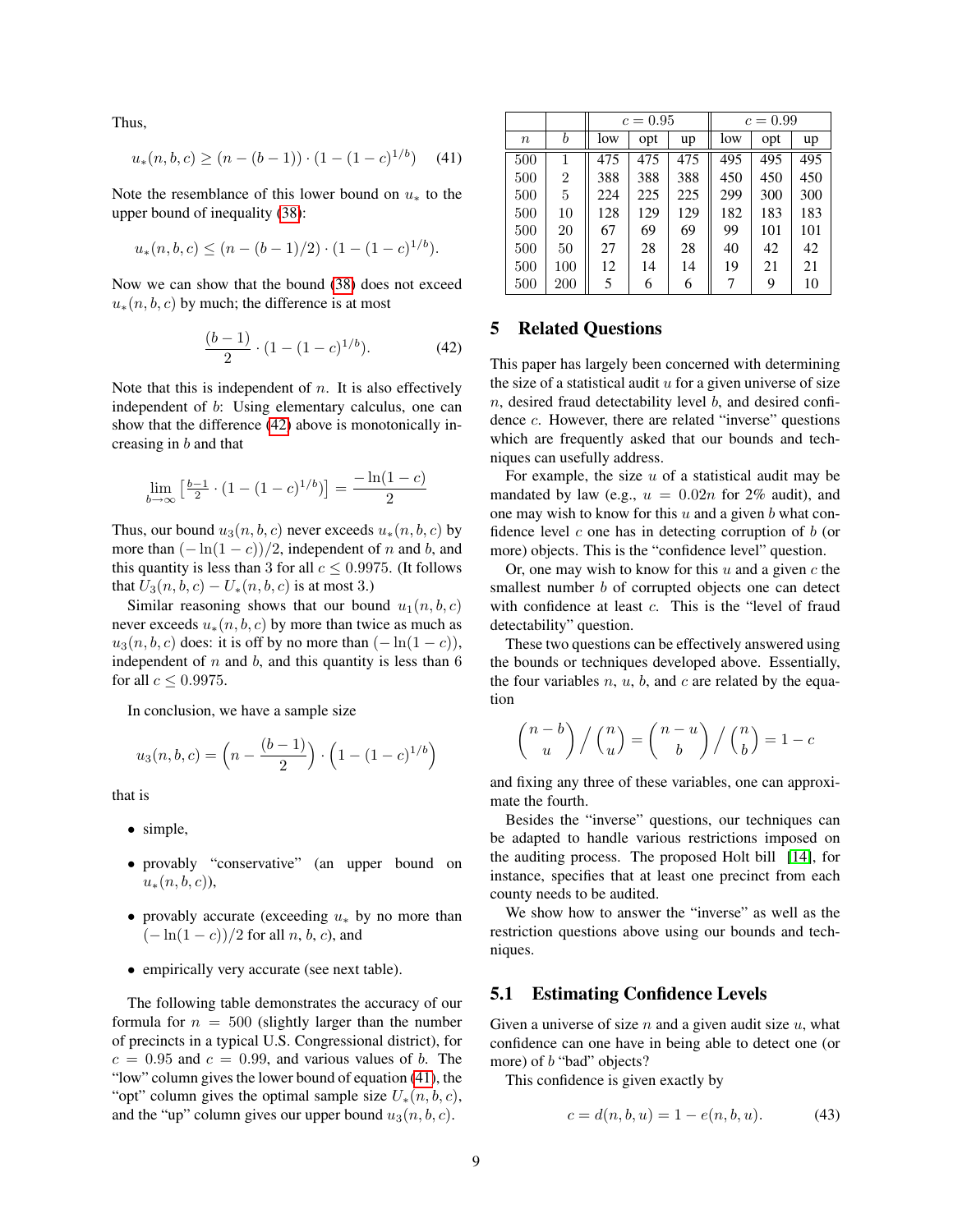Much of Section [4](#page-5-4) was effectively devoted to proving the following bounds on  $e(n, b, u)$ :

$$
\left(1 - \frac{u}{n - (b - 1)}\right)^b \le e(n, b, u)
$$
  

$$
\le \left(1 - \frac{u}{n - (b - 1)/2}\right)^b
$$

Applying these inequalities to equation [\(43\)](#page-8-3), we obtain:

Upper and Lower Bounds on c  
\n
$$
c \geq 1 - \left(1 - \frac{u}{n - (b - 1)/2}\right)^b
$$
\n
$$
c \leq 1 - \left(1 - \frac{u}{n - (b - 1)}\right)^b
$$

The above inequalities may be useful, say, when considering legislation that mandates some fixed level  $u$  of auditing (see [\[7\]](#page-11-22) as one example of this sort of consideration). This scenario is also useful for a "tiered" auditing approach [\[18\]](#page-11-18). In the tiered approach, thresholds for the margin of victory correspond to particular auditing percentages. For example, for a margin of victory of 1.75%, one should audit 5% of the precincts because it offers a confidence of 61% compared to 43% as given by a 3% auditing strategy [\[18\]](#page-11-18). In this case, our techniques are useful to compute the confidence level achieved when auditing a certain percent of precincts for a given margin of victory.

## 5.2 Estimating Level of Detectable Fraud

Given a universe of size n, a fixed audit size  $u$ , and a confidence level  $c$ , what is the smallest  $b$  for which can one detect one (or more) of  $b$  "bad" objects with confidence at least c?

While our original problem was solved by approximating the quantity

$$
e(n, b, u) = {n - u \choose b} / {n \choose b},
$$

this dual problem is best solved by approximating the equivalent quantity

$$
e(n, b, u) = {n - b \choose u} / {n \choose u}.
$$

Using the techniques developed in Section [4,](#page-5-4) one can derive the following analogous bounds on  $e(n, b, u)$ :

$$
\left(1 - \frac{b}{n - (u - 1)}\right)^u \le e(n, b, u)
$$
  

$$
\le \left(1 - \frac{b}{n - (u - 1)/2}\right)^u.
$$

Setting  $e(n, b, u) = 1 - c$  and solving for b, we obtain:

#### Upper and Lower Bounds on  $b$

.

$$
b \ge (n - (u - 1)) \cdot (1 - (1 - c)^{1/u})
$$
  
\n
$$
b \le (n - (u - 1)/2) \cdot (1 - (1 - c)^{1/u})
$$

As before, one can show that these bounds are never different by more than  $(-\ln(1-c))/2$ , which is less than 3 for all  $c \leq 0.9975$ .

One could then apply these results using relationship [\(3\)](#page-3-1) to estimate what is the corresponding smallest margin of victory that one could confirm with an audit of the given size  $u$ , to the given confidence level  $c$ , in a straightforward manner.

### 5.3 Auditing with constraints

Some election systems might place constraints on the auditing process. In this section, we illustrate how one can employ our techniques in the case of the Holt bill when at least one precinct from each county needs to be audited (as specified in [\[14\]](#page-11-21)).

Let z denote the number of counties and  $a_i$  the number of precincts in county  $i$ . We are still aiming for a total confidence of  $c$ , when sampling  $n$  precincts out of which b are corrupted. There are at least two ways to audit the precincts:

- 1. Select one precinct from each county uniformly at random and then employ our techniques on the rest of the precincts.
- 2. Employ our technique first, and then audit one precinct from each county that did not have any precincts audited.

In this case, we prefer the first approach because the latter can audit as many as  $u(n, b, c) + z - 1$  if all the precincts audited with our technique belong to the same county.

Specifically, we propose the following procedure:

- 1. Audit at random one precinct from each county. If any corrupted vote is detected or the confidence achieved at this step (and computed below) is larger or equal to the overall confidence needed, we stop auditing.
- 2. Otherwise, we audit  $u(n^*, b^*, c^*)$  from the remaining precincts using our formula (for instance, equa-tion [\(32\)](#page-6-4)), where  $n^*$ ,  $b^*$ , and  $c^*$  are computed below.

At step 2,  $b^* = b$  because no fraud was detected so far and  $n^* = n - z$  because z precincts were already audited.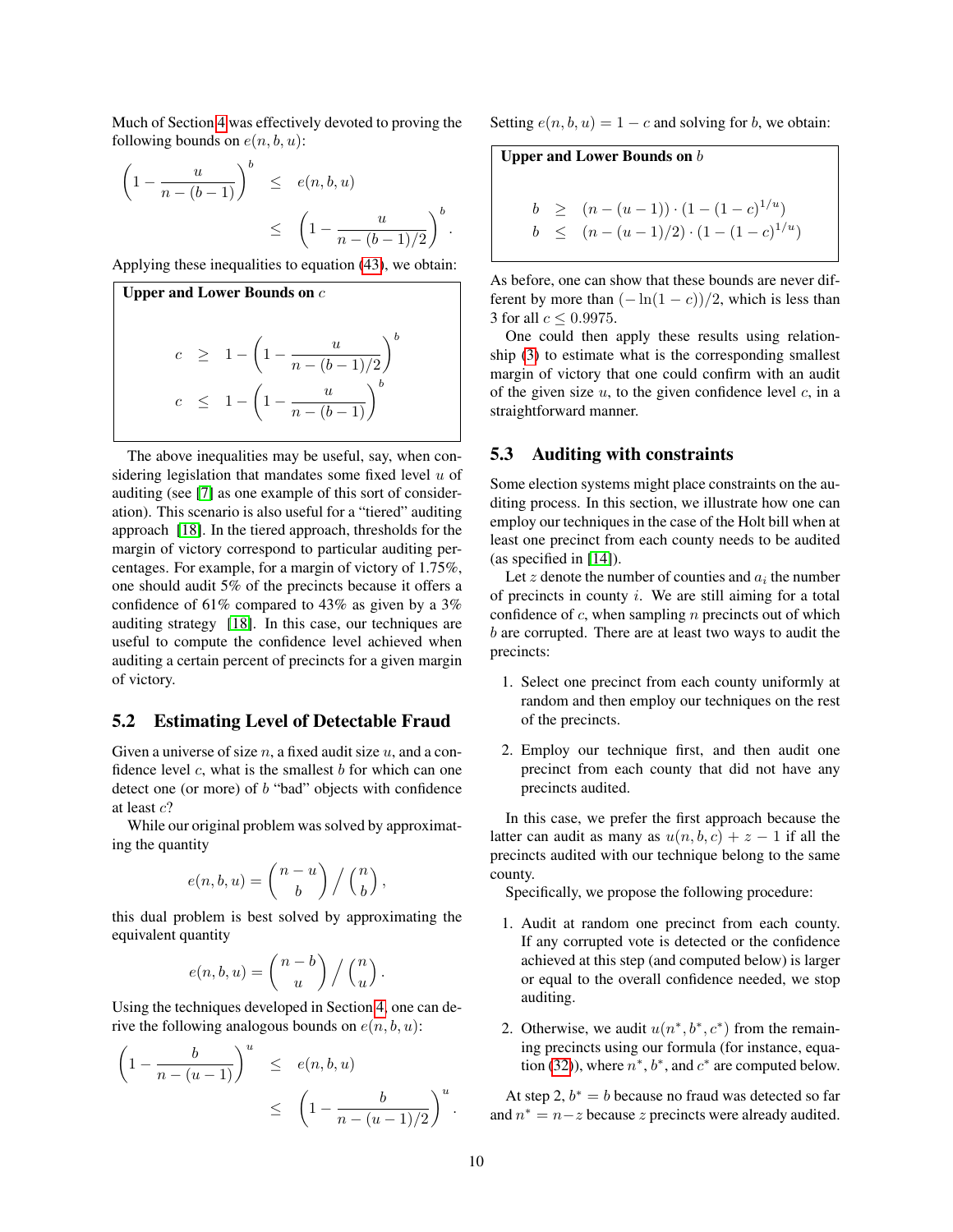We show that  $c^* = 1 - \frac{1-c}{(1-1/a_{max})^b}$  guarantees a global confidence level of at least  $c$ , where  $a_{max}$  is the maximum number of precincts in a county. For brevity, let us define the following events:  $A =$  "fraud goes undetected after conducting the procedure above,"  $A_1$  = "fraud is undetected at step 1," and  $A_2$  = "fraud is undetected at step 2." We now have:

<span id="page-10-0"></span>
$$
\Pr[A] = \Pr[A_1 A_2] = \Pr[A_1] \Pr[A_2 | A_1] \tag{44}
$$

$$
\begin{array}{rcl} \Pr[A_1] & = & \prod_{i=1}^z (1 - b_i/a_i) \\ & \leq & \prod_{i=1}^z (1 - 1/a_i)^{b_i} \leq (1 - 1/a_{max})^b, \end{array}
$$

where  $b_i$  is the number of corrupted precincts from the i-th county. We also used the fact that  $(1 - b_i/a_i) \le$  $(1-1/a_i)^{b_i}.$ 

According to our formula in Section [4,](#page-5-4)

$$
\Pr[A_2 \mid A_1] \le 1 - c^* \le \frac{1 - c}{(1 - 1/a_{max})^b},
$$

if we audit  $u(n^*, b^*, c^*)$ .

Therefore, using equation [\(44\)](#page-10-0), the probability that corruption goes undetected is less than  $1 - c$ .

Note that the formulae for  $c^*$  makes sense because because when  $1 - c > (1 - 1/a_{max})^b$  step 1 suffices to guarantee the desired confidence. Also, since  $n^* < n$ and  $c^* < c$ ,  $u(n^*, b^*, c^*) + z < u(n, b, c) + z$ ; hence, this method is more efficient method than the first.

Furthermore, the number of precincts audited beyond the  $u(n, b, c)$  that we would audit when no constraints exist is small as follows. We make use of the formulae in equation [\(32\)](#page-6-4) for simplicity.

$$
z + u(n^*, b^*, c^*) - u(n, b, c)
$$
  
=  $z + n - z - (n - z) \cdot \frac{(1 - c)^{1/b}}{1 - 1/a_{max}}$  (45)  
 $- n + n(1 - c)^{1/b}$   
=  $\frac{(1 - c)^{1/b}}{1 - 1/a_{max}} \cdot (n - n/a_{max} - n + z)$   
 $\leq z - n/a_{max},$ 

where the inequality comes from the fact that  $1-c \leq 1 (1 - 1/a_{max})^b$  since otherwise one would stop auditing at step 1. For a balanced distribution of the precincts in counties,  $z - n/a_{max}$  is close to 0 which means that the additional number of precincts we audit with the new constraint is small.

A related question that may be encountered in elections is when the candidate that lost the election is allowed to audit z precincts of his/her choice. In this scenario, we have a similar choice: to use our techniques before or after the loser's auditing. If the loser audits first, we will next audit an additional number of  $u(n-z, b, c)$ precincts. The sample space is reduced by  $z$  while the confidence required, c, stays the same because we do not know the loser's probability of detecting fraud (and thus assume it to be 0). On the other hand, if the loser picks after we employ our auditing techniques, we will have to audit  $u(n, b, c)$ . The sample space remains the same because the loser's strategy may be so bad that he/she selects only uncorrupted precincts. The first procedure turns out to be better once again.

### 6 Discussion

We note (as other authors have as well) that overly simple rules, such as "sample at a 1% rate", are not statistically justified in general. Using the Rule of Three, we see that a 1% sample rate is appropriate only when

 $t \leq 0.01n$ 

or

or

$$
b \geq 300.
$$

 $3n/b \le 0.01n$ 

Since  $b$  is the total number of corrupted objects, we see that a 1% sampling rate may be inadequate when  $n$  is small, or the fraud rate is small... (Of course, the Rule of Three is only for sampling with replacement, but the intuition it gives carries over to the case of sampling without replacement.)

We hope that the rules presented here will provide useful guidance for those designing sampling procedures for audits.

Indeed, since the formula

$$
U_3(n, b, c) = \lceil (n - (b - 1)/2)(1 - (1 - c)^{1/b}) \rceil \tag{46}
$$

is so simple, so accurate, and always conservative, one could imagine just always using this sample size (instead of the optimal value), or writing this formula into election law legislation mandating audit sample sizes. Along with this formula, one could perhaps mandate use of equation  $(3)$  deriving the number b of bad objects to test from the apparent margin of victory  $m$  of the winner. (But it would probably be best to merely mandate a sample size sufficient to detect, with a specified level of confidence, any election fraud sufficient to have changed the outcome. In addition, one may wish to ensure that objects (e.g. precincts) with surprising or suspicious results also get examined.)